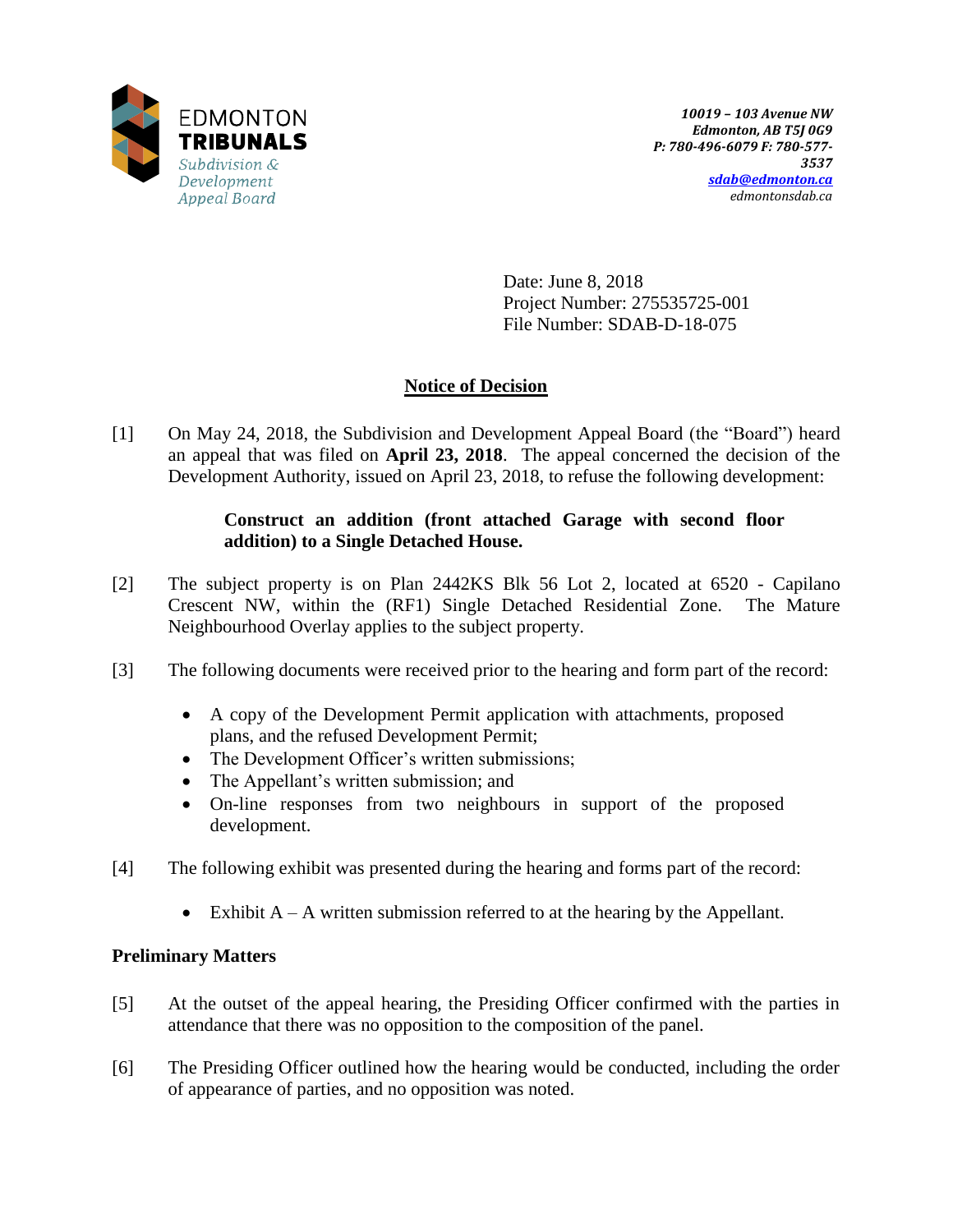[7] The appeal was filed on time, in accordance with section 686 of the *Municipal Government Act*, RSA 2000, c M-26.

#### **Summary of Hearing**

- *i) Position of the Appellant, Mr. J. Alberda*
- [8] Mr. Alberda referred to his PowerPoint presentation. He stated that the property was purchased one month prior to changes in the Mature Neighbourhood Overlay and the design was made during this time.
- [9] He referred to photographs in his submission stating that there is approximately a 10 foot difference in elevation from the back door to the rear lane which makes it difficult to access the property.
- [10] He referred to the community consultation and an aerial map stating that approximately 70 percent of the houses in the area have front attached garages with rear lanes.
- [11] With regard to the Front Setback, he stated that the most adjacent properties have different Setbacks than the subject site. However, the curve in the road creates a congruent blockface by bridging the 5.0-metre difference in Setback between the two neighbours.
- [12] He referred to photographs in his submission showing the distance from the sidewalk to the most forward point of the addition which is approximately 7.75 metres.
- [13] The reduced Setback will not extend past the adjacent garage to the west and will not negatively affect the neighbouring amenities.
- [14] The neighbourhood consists of large lots and there will still be sufficient green space between the two most adjacent properties.
- [15] He received support from all the neighbours within the 60-metre notification radius. He contacted the Capilano Community League and received a response from them indicating they did not have the expertise to comment on the proposed development. Letters were received from the immediate adjacent neighbours in support of the proposed development. The most affected neighbour to the west of the subject site provided an online response in support of the proposed development.
- [16] In response to questions by the Board, Mr. Alberda stated that the utility pole is on the northwest side of the site but not located on the property. The support wires on the utility pole are anchored inside the fence of the subject site.
- [17] The garage is a single storey with a bedroom above the garage area.
- [18] Demolition of the driveway was part of the building permit that was issued last fall. The driveway will be removed this year.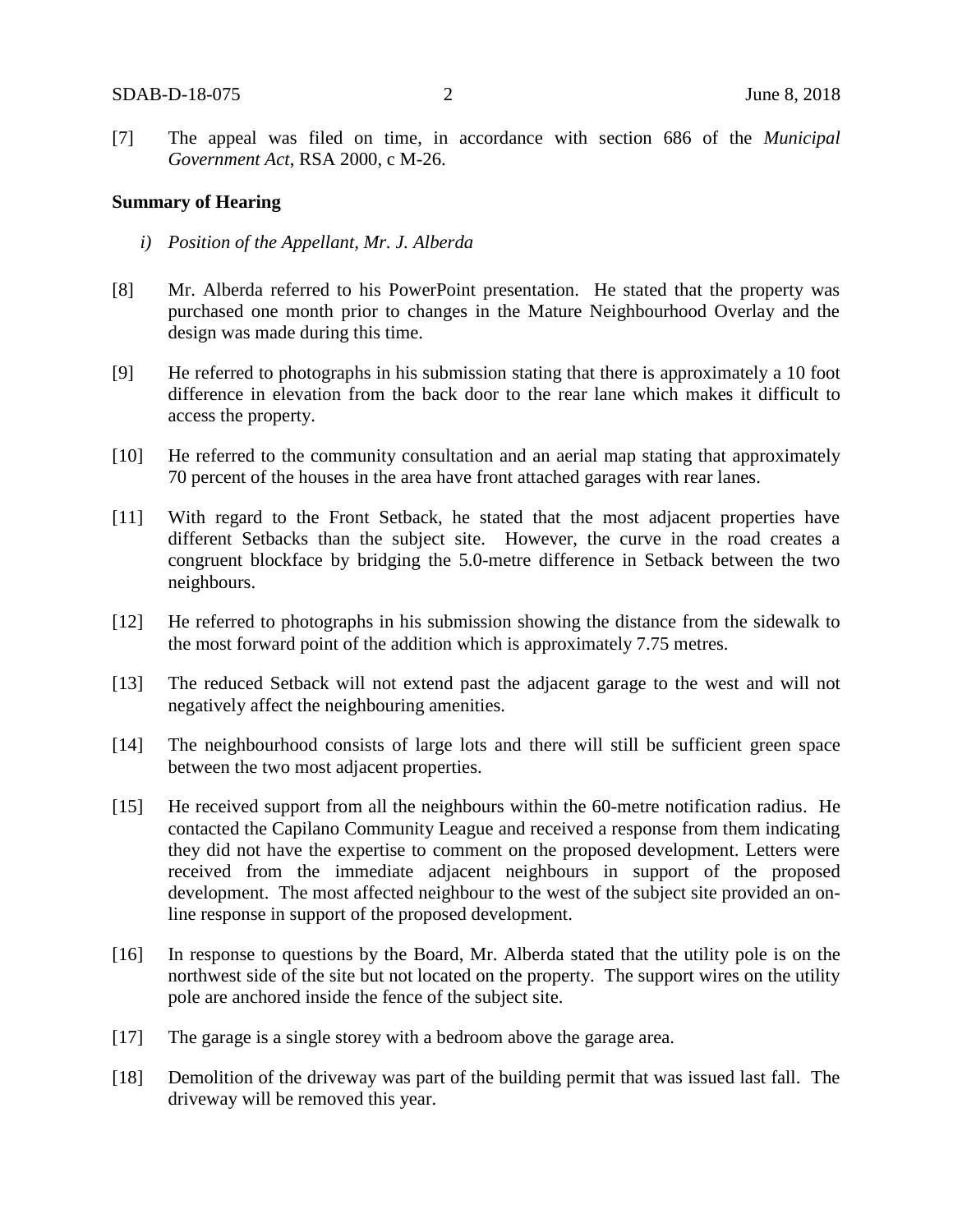- [19] The curbs are low and rounded and, therefore, no curb cut will be required.
- [20] There is approximately 2.5 metres of utility right-of-way between the front lot line and the edge of the sidewalk.
- [21] He referred to photographs in his submission showing that there are different styles of houses with additions in the neighbourhood.
- [22] He stated that he is agreeable to conditions and advisements suggested by the Development Officer.
	- *ii)* Position of the Development Officer, Mr. K. Yeung
- [23] The Development Authority provided written submissions and did not attend the hearing.

## **Decision**

- [24] The appeal is **ALLOWED** and the decision of the Development Authority is **REVOKED**. The development is **GRANTED** as applied for to the Development Authority, subject to the following **CONDITIONS**:
	- 1. Prior to any demolition or construction activity, the applicant must post on-site a development permit notification sign (Section 20.2).
	- 2. Immediately upon demolition of the building, the site shall be cleared of all debris.
	- 3. The maximum Height shall not exceed 8.9 metres, in accordance with section 52 of the *Edmonton Zoning Bylaw 12800*.
	- 4. Frosted or opaque glass treatment shall be used on windows to minimize overlook into adjacent properties.

#### TRANSPORTATION CONDITIONS:

- 5. The existing 3.64 metres residential driveway access to Capilano Crescent located approximately 4.10 metres on the east property line must be removed and boulevard restored to grass from the back of walk to the south property line within the road right-of-way, as shown on the Enclosure. The owner/applicant must obtain a permit to remove the access, available from Development Services, 2nd floor, Edmonton Tower, 10111-104 Avenue.
- 6. The proposed 6.70 metre access located approximately 8.59 metres from the east property line, as shown on the Enclosure, is acceptable to Subdivision Planning.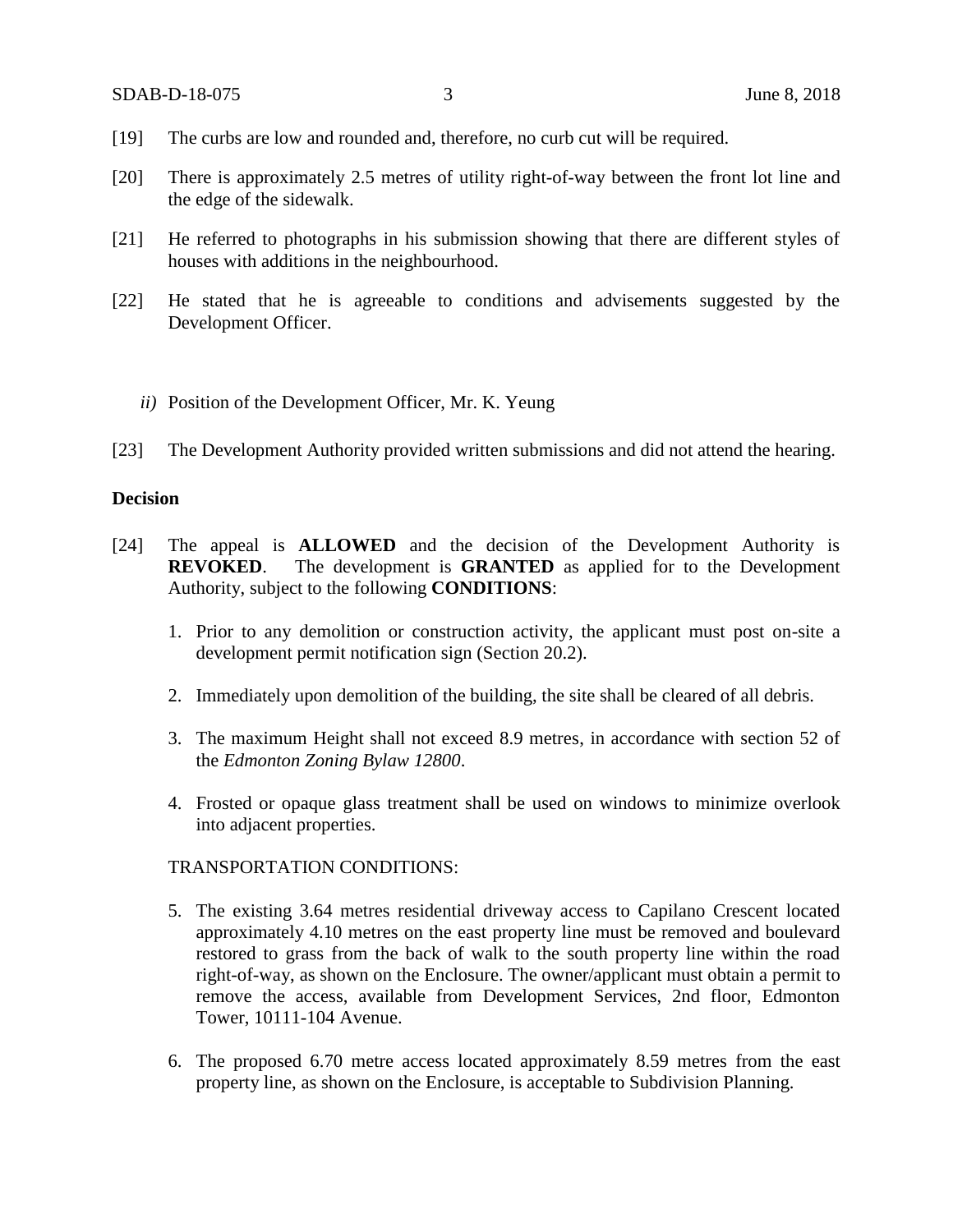- 7. There may be utilities within road right-of-way not specified that must be considered during construction. The owner/applicant is responsible for the location of all underground and above ground utilities and maintaining required clearances as specified by the utility companies. Alberta One-Call (1-800-242-3447) and Shaw Cable (1-866-344-7429; wwvv.digshaw.ca) should be contacted at least two weeks prior to the work beginning to have utilities located. Any costs associated with relocations and/or removals shall be at the expense of the owner/applicant.
- 8. Any sidewalk or boulevard damage occurring as a result of construction traffic must be restored to the satisfaction of Development Inspections, as per Section 15.5(f) of the Zoning Bylaw. All expenses incurred for repair are to be borne by the owner.
- 9. Any Hoarding or Construction taking place on Road Right-of-Way (ROW) requires an 0.S.C.A.M. (On-Street Construction and Maintenance) Permit. 0.S.C.A.M. Permit applications require Transportation Management Plan (TMP) information. The TMP must include:
	- · the Start / Finish date of project
	- · accommodation of pedestrians and vehicles during construction;
	- · confirmation of lay down area within legal road right of way if required;
	- · and to confirm if crossing the sidewalk and / or boulevard is required to temporarily access the site.
	- · It should be noted that the hoarding must not damage boulevard trees. The owner or Prime Contractor must apply for an 0.S.C.A.M. online at: https://www.edmonton.ca/business economy/licences permits/oscam-permitrequest.aspx, and https://vvww.edmonton.caldocuments/ConstructionSafety.pdf

## ADVISEMENTS:

- 1. The driveway access must maintain a minimum clearance of 1.5 metres from all surface utilities.
- 2. This neighbourhood was constructed with a roll faced curb, therefore a Curb Crossing Permit is not required for this access. However, should the applicant/owner wish to cut the curb in the future, a curb crossing permit will be required, available from Development Services, 2nd floor, Edmonton Tower, 10111-104 Avenue.
- 3. Lot grades must match the Edmonton Drainage Bylaw 16200 and/or comply with the Engineered approved lot grading plans for the area. Contact Drainage Services at 780-496-5576 or lot.grading@edmonton.ca for lot grading inspection inquiries.
- 4. Unless otherwise stated, all above references to "section numbers" refer to the authority under the *Edmonton Zoning Bylaw 12800.*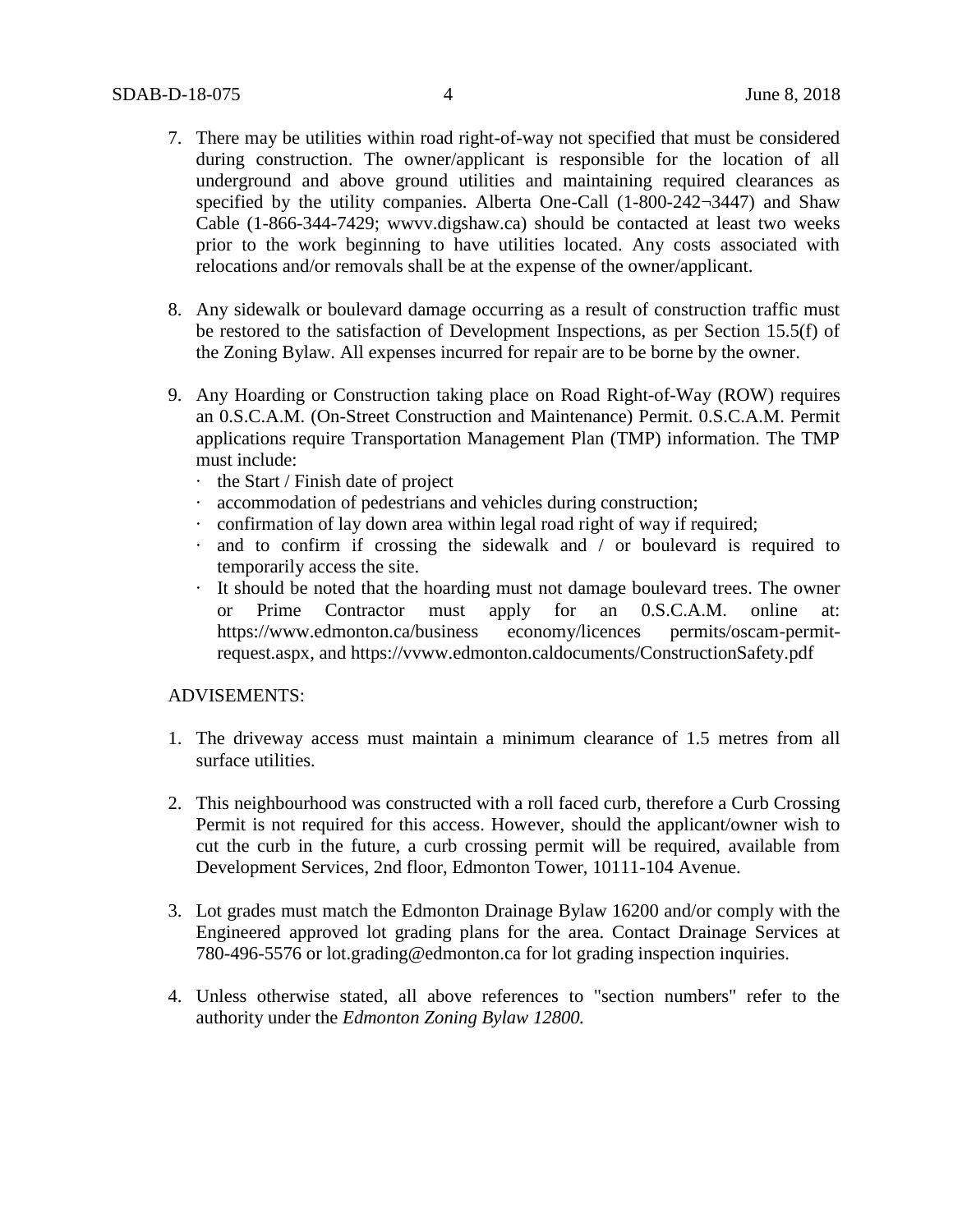- [25] In granting the development the following variances to the *Edmonton Zoning Bylaw* are allowed:
	- 1. The Driveway access requirement per section 814.3(17) is waived.
	- 2. The minimum required Front Setback of 7.5 metres per section 814.3(1) is varied to allow a deficiency of 2.2 metres, thereby allowing a Front Setback of 5.3 metres.
	- 3. The minimum required distance between the eaves of the proposed addition to the Front Lot Line per section 44.1(a) is waived.

#### **Reasons for Decision**

- [26] The proposed development is an addition to a Permitted Use in the (RF1) Single Detached Residential Zone.
- [27] The Board is waiving the rear lane Driveway requirements for the following reasons:
	- 1. Based on the evidence submitted, the Board finds that there is a large Grade difference to the Rear Lot Line which creates a hardship in trying to build a rear detached Garage that would be functional.
	- 2. Correspondence received from Subdivision Planning indicates that they do not have an issue with front access to the property from Capilano Crescent.
	- 3. Based on the evidence submitted, there is a roll top curb with no need for a curb cut or disruption to the sidewalk.
	- 4. The Board accepts the photographic evidence that the majority of Houses in the area have front Driveway access.
	- 5. The Board finds that the front attached Garage and Driveway access is characteristic of the neighbourhood.
	- 6. The Board finds that the variance in the Front Setback and the eave projection is similar to other properties in the neighbourhood.
	- 7. The Board finds that there is a road right-of-way along Capilano Crescent that increases the amount of space between the Front Lot Line and the sidewalk.
- [28] The proposed development meets all of the requirements in the *Edmonton Zoning Bylaw*, specifically the Height of the proposed development.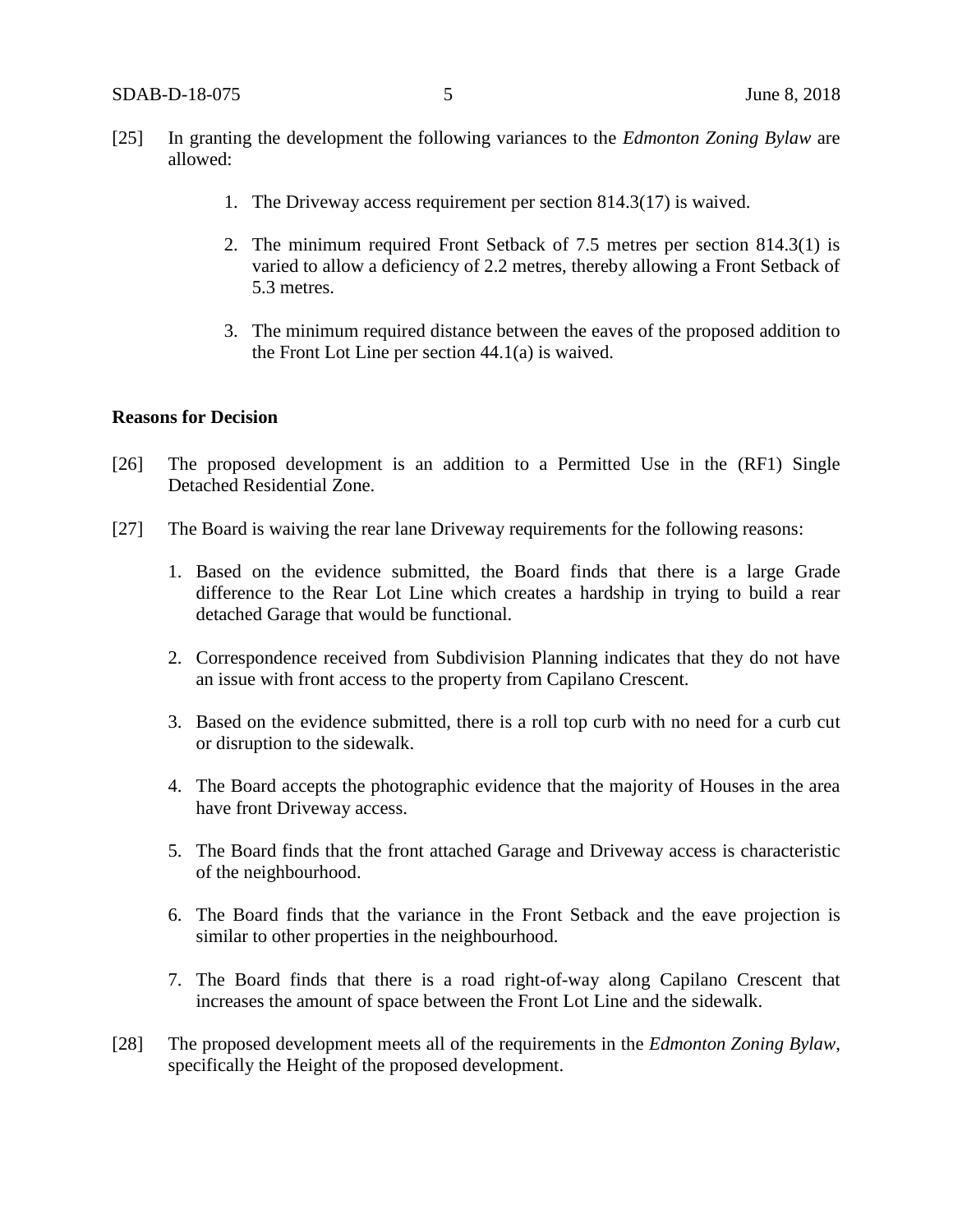- [29] The Board acknowledges that the Appellant received support from all of the neighbouring property owners within the 60-metre notification radius, except for one neighbour that could not be reached. The Board was provided with support letters from the most affected neighbouring property owners east and west of the subject Site.
- [30] Based on photographic evidence, the Board finds that the proposed development will blend in with and meet the characteristics of the neighbourhood.
- [31] Based on the above, it is the opinion of the Board that the proposed development will not unduly interfere with the amenities of the neighbourhood, nor materially interfere with or affect the use, enjoyment or value of neighbouring parcels of land.

Mr. V. Laberge, Presiding Officer Subdivision and Development Appeal Board

Board Members in Attendance: Ms. P. Jones; Mr. C. Buyze, Ms. K. Thind, Mr. K. Hample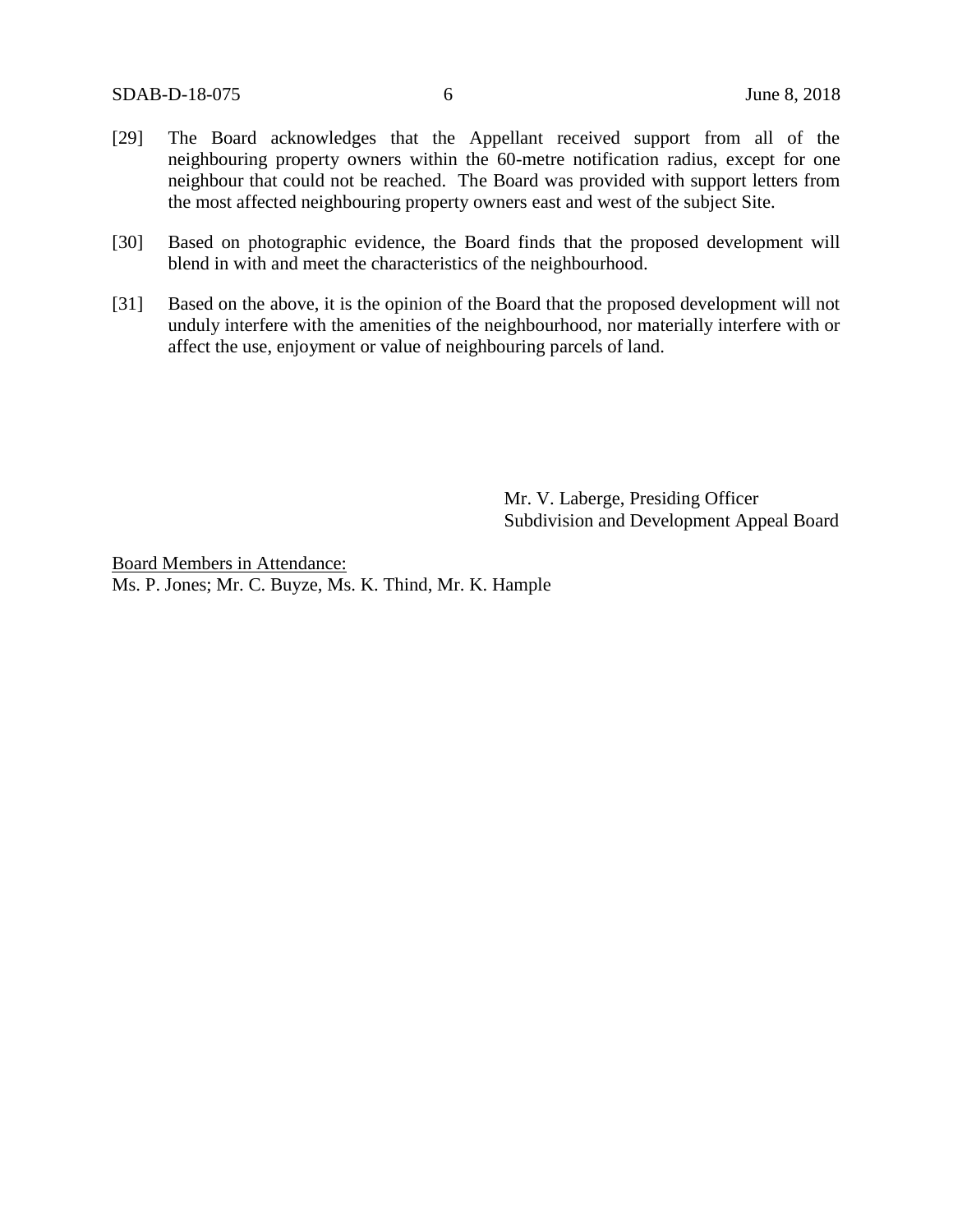## **Important Information for the Applicant/Appellant**

- 1. This is not a Building Permit. A Building Permit must be obtained separately from Development & Zoning Services, located on the 2nd Floor, Edmonton Tower, 10111 – 104 Avenue NW, Edmonton, AB T5J 0J4.
- 2. Obtaining a Development Permit does not relieve you from complying with:
	- a) the requirements of the *Edmonton Zoning Bylaw*, insofar as those requirements have not been relaxed or varied by a decision of the Subdivision and Development Appeal Board,
	- b) the requirements of the *Alberta Safety Codes Act*,
	- c) the *Alberta Regulation 204/207 – Safety Codes Act – Permit Regulation*,
	- d) the requirements of any other appropriate federal, provincial or municipal legislation,
	- e) the conditions of any caveat, covenant, easement or other instrument affecting a building or land.
- 3. When an application for a Development Permit has been approved by the Subdivision and Development Appeal Board, it shall not be valid unless and until any conditions of approval, save those of a continuing nature, have been fulfilled.
- 4. A Development Permit will expire in accordance to the provisions of section 22 of the *Edmonton Zoning Bylaw, Bylaw 12800*, as amended.
- 5. This decision may be appealed to the Alberta Court of Appeal on a question of law or jurisdiction under section 688 of the *Municipal Government Act*, RSA 2000, c M-26. If the Subdivision and Development Appeal Board is served with notice of an application for leave to appeal its decision, such notice shall operate to suspend the Development Permit.
- 6. When a decision on a Development Permit application has been rendered by the Subdivision and Development Appeal Board, the enforcement of that decision is carried out by Development & Zoning Services, located on the 2nd Floor, Edmonton Tower, 10111 – 104 Avenue NW, Edmonton, AB T5J 0J4.

*NOTE: The City of Edmonton does not conduct independent environmental checks of land within the City. If you are concerned about the stability of this property for any purpose, you should conduct your own tests and reviews. The City of Edmonton, when issuing a development permit, makes no representations and offers no warranties as to the suitability of the property for any purpose or as to the presence or absence of any environmental contaminants on the property.*